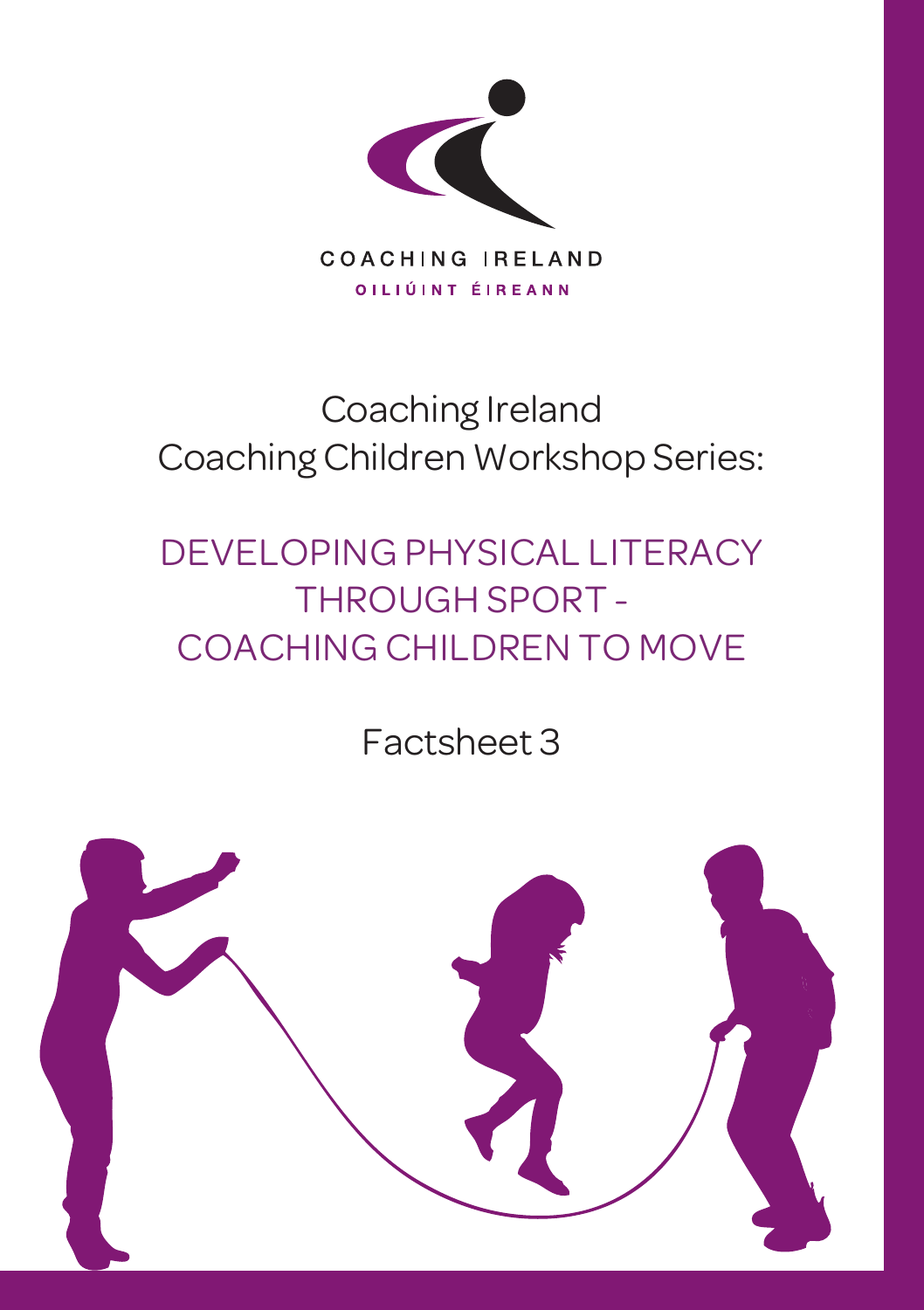## **CONTENTS**

| Observing, Analysing and Improving                       |  |
|----------------------------------------------------------|--|
|                                                          |  |
|                                                          |  |
| Let's get Real FoM Observation and Tracking Tool Page 12 |  |
|                                                          |  |
|                                                          |  |
|                                                          |  |
|                                                          |  |

Developed for Coaching Ireland by: Lea-Cathrin Dohme & Sergio Lara-Bercial Leeds Beckett University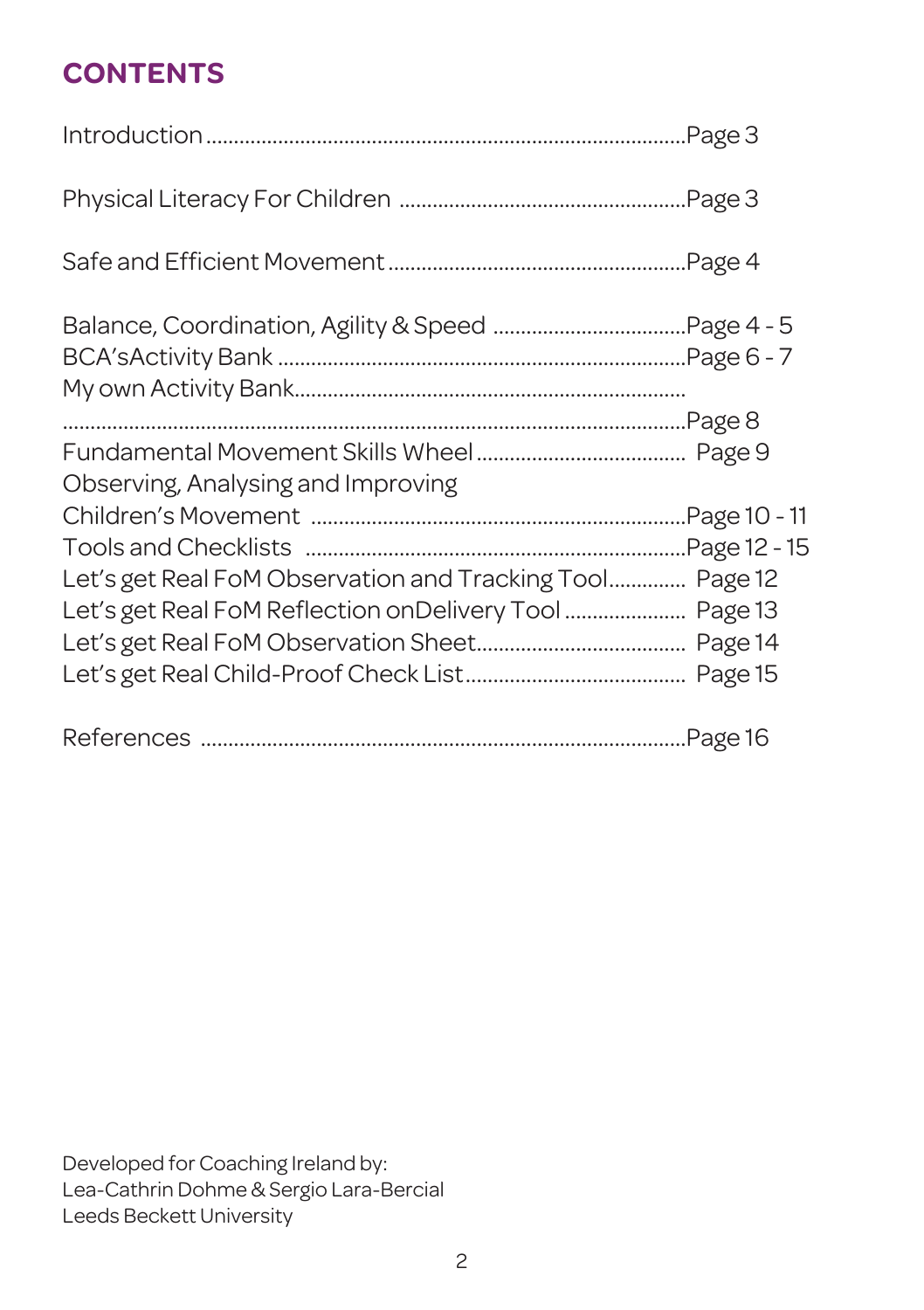## **COACHING CHILDREN SERIES: WORKSHOP 3 INTRODUCTION**

This factsheet aims to provide the coachwith the building blocks to supportthe development of safe and efficient movement by children. It will facilitate you with ideas on how to engage in activities that target the development of children's FUNdamentals of Movement and FUNdamental Movement Skills. In addition, it is aimed to assist the development of your coaching skills by considering the guiding principles for the observation of children's movement skills and helping you to pinpoint where you can assist children to improve their movement ability.

## **PHYSICAL LITERACY FOR CHILDREN**

Just like reading and writing, children have to learn how to move!

### The Multi-Skills Jigsaw

Multi-skills describe the building blocks which allow children to become confident and competent movers as well as games/sports players. Movement skills that children have developed through a multi- skills approachwill underpin the development of sport specific skills and tactics. This will foster children's transition through the early stages of the LISPA framework, providing children with the skills required to stay involved in sport and physical activity forlife. The following three types of skills have been used to define what multi-skills are: • FUNdamentals of Movement(FoM): referred to as the building blocks of safe and efficient movement. They include Balance, Coordination, Agility and Speed.

• FUNdamental Movement Skills (FMS): these are combinations of the FoM which produce a specific movement pattern (i.e. a kick, a throw, a jump, a spin). • FUNdamental Game Skills (FGS): the generic skills involved in solving the recurrent tactical challenges that are common to most games/sports (i.e. use of space, tracking

Figure 1 – The Multi-Skills Jigsaw (Lara-Bercial, Hetherington and Hendrie, 2015). FoM, FMS and FGS are the foundation on which to build Sport Specific Technical and Tactical Skills (SSTTS).

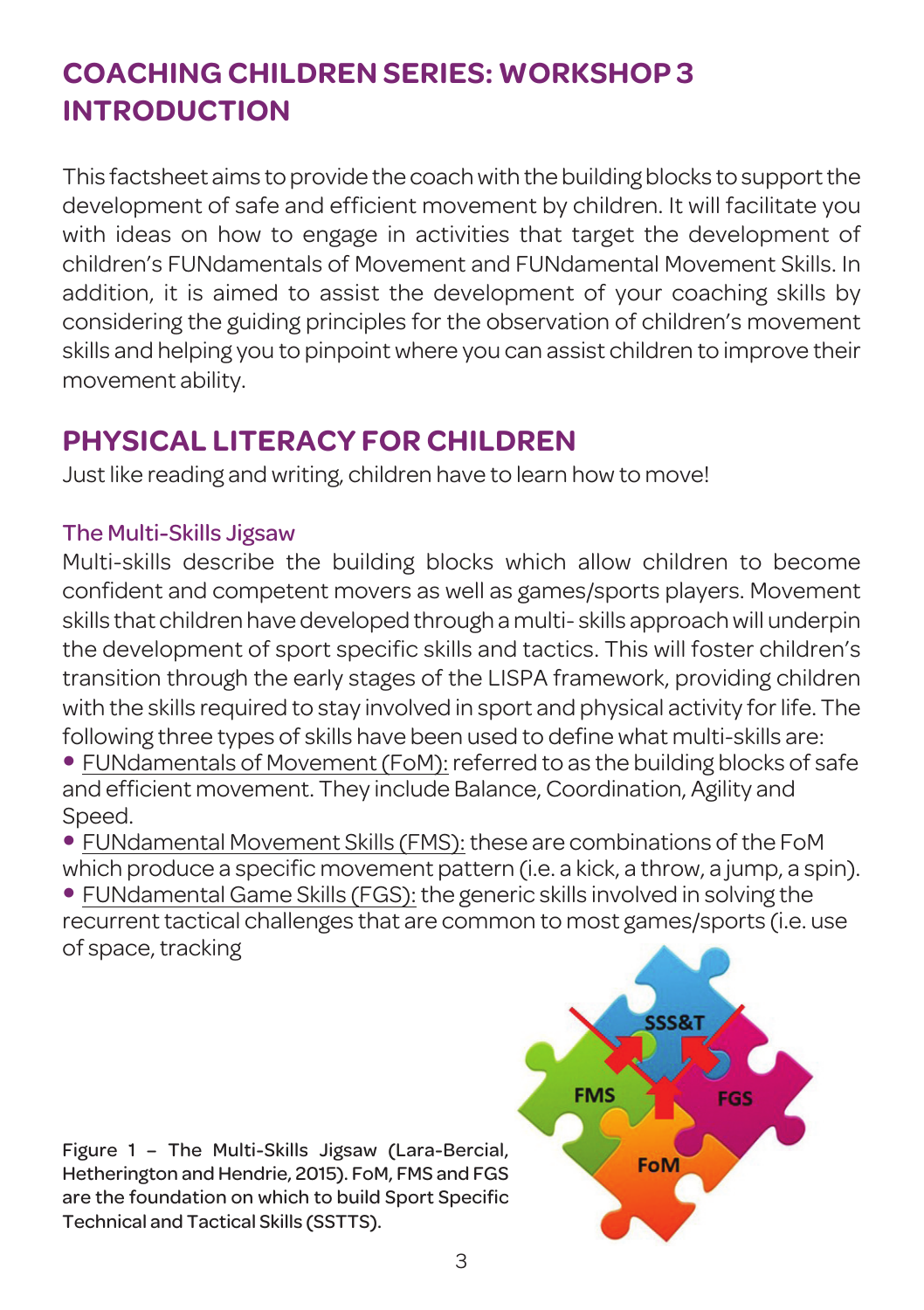### Benefits of Multi-Skills Approach

- Fosters all-round development of the child
- Facilitates skill acquisition later in life
- Supports transitions to other sports or within sport
- Prevents injuries and burn-out

## The Holy Grail Safe & Efficient Movement

Safe movement is movement where the joints and muscles of the body are able to withstand the forces produced by the movement. Efficient movement is movement where the joints and muscles of the body produce an action or force with the lowest level of energy expenditure possible. Appropriate angles and ranges of movement, and the ability to create and dissipate force are paramount to this.

### Balance, Coordination, Agility and Speed are the fundamental building blocks which allow movement to be safe and efficient.

These are sometimes referred as the ABCs of Movement or Physical Literacy. We prefer to refer to them as the BCAs as this respects the order in which they develop in children.

### **BALANCE:**

It is defined as a state in which the body remains reasonably steady and stable. It is the foundation of safe and efficient movement. A large part of non-acute injuries in teens and adults can be traced back to a balance deficiency and hence why elite athletes spend a lot of time building their balance and core strength. There are four fundamental principles of balance we need to be aware of:

1) Centre of Gravity: This is the point where our body weight concentrates in a given position.Forthebodytobestableinthatposition,thecentreofgravityneedstobe supported. As a rule of thumb, a lower centre of gravity provides more stability because it takes longer to be taken out of a stable base. The centre of gravity is dynamic and shifts with our movement (it moves around in all directions as we change positions).

2) Base of Support: This is the area defined by whichever points of contact we have with the floor. Again, because of the relationship between the centre of gravity and the base of support, as a rule of thumb, the wider the base, the more stable the body. Because the centre of gravity moves around, the base of support must adapt to ensure it is always supported.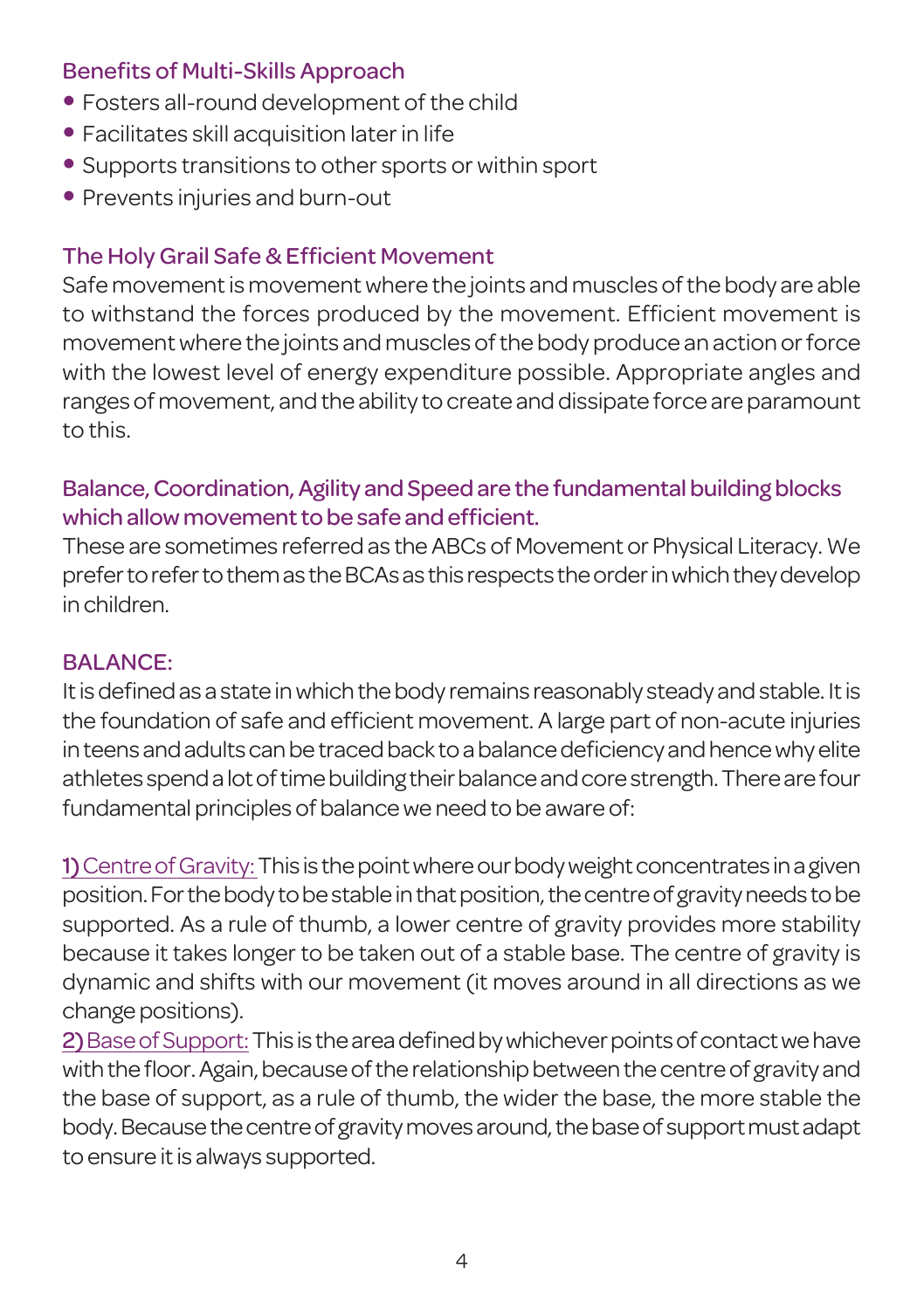3) Counterbalance: A lot of the time athletic movement is about moving from one balanced position to another very quickly (i.e. for instance running, reaching, dodging). Because of the dynamic nature of these movements, the base of support is regularly compromised (i.e. changes rapidly and most of the time has only one point of contact with the floor and therefore is fairly narrow). Our body uses counterbalances to stay balanced. A counterbalance is extending a body part (a leg or an arm, or even your buttocks!) in the opposite direction to where the rest of the body is travelling to redistribute the centre of gravity and avoid sending it outside the base of support.

4) Core Strength (Stable around joints): Despite all our efforts to keep the centre of gravity inside the base and to redistribute it using counterbalances, the nature of our movement is such that at times, it will be go outside the base of support. Having a strong core (not just the muscles stabilising the pelvic area and the spine, but all those that stabilise each of the body's joints) is fundamental to remaining balanced and to safe and efficient movement. A strong core can rein in forces to avoid displacing the centre of gravity too far beyond the base and most importantly, it helps dissipate forces at the joints avoiding unnecessary movement that can be the cause of both acute and chronic injuries.

### COORDINATION:

It can be defined as the balanced and skilful movement of the body and its parts at the same time to produce a certain action (catching something, running in a straight line), or to generate a force (jumping, throwing). Coordination can be internal (for example touching your nose) or external (kicking a football). There are few things we need to know about how coordination develops to maximise the support we give children in this area:

1) Mental Organisation: It all starts with our brain and the connection between neurons. For a certain movement pattern to be produced, the connection between the neurons responsible for that pattern has to be established first and then strengthened through practice. This is called building the neural pathway and there is no way around it. If the pathway does not exist, the movement cannot happen fluidly.

2) Proximity: children develop motor control of those areas closer to the brain before those areas that are further away from the brain. For instance arms before legs.

3) Centrality: children develop motor control of those areas closer to the body midline earlier than those away from it. For example, children can hold up their head before they can grab anything.

4) Gross vs Fine Control: children develop gross motor control (big muscles) quicker than fine motor control (smaller muscles). For instance, a child is able to generate force before accuracy.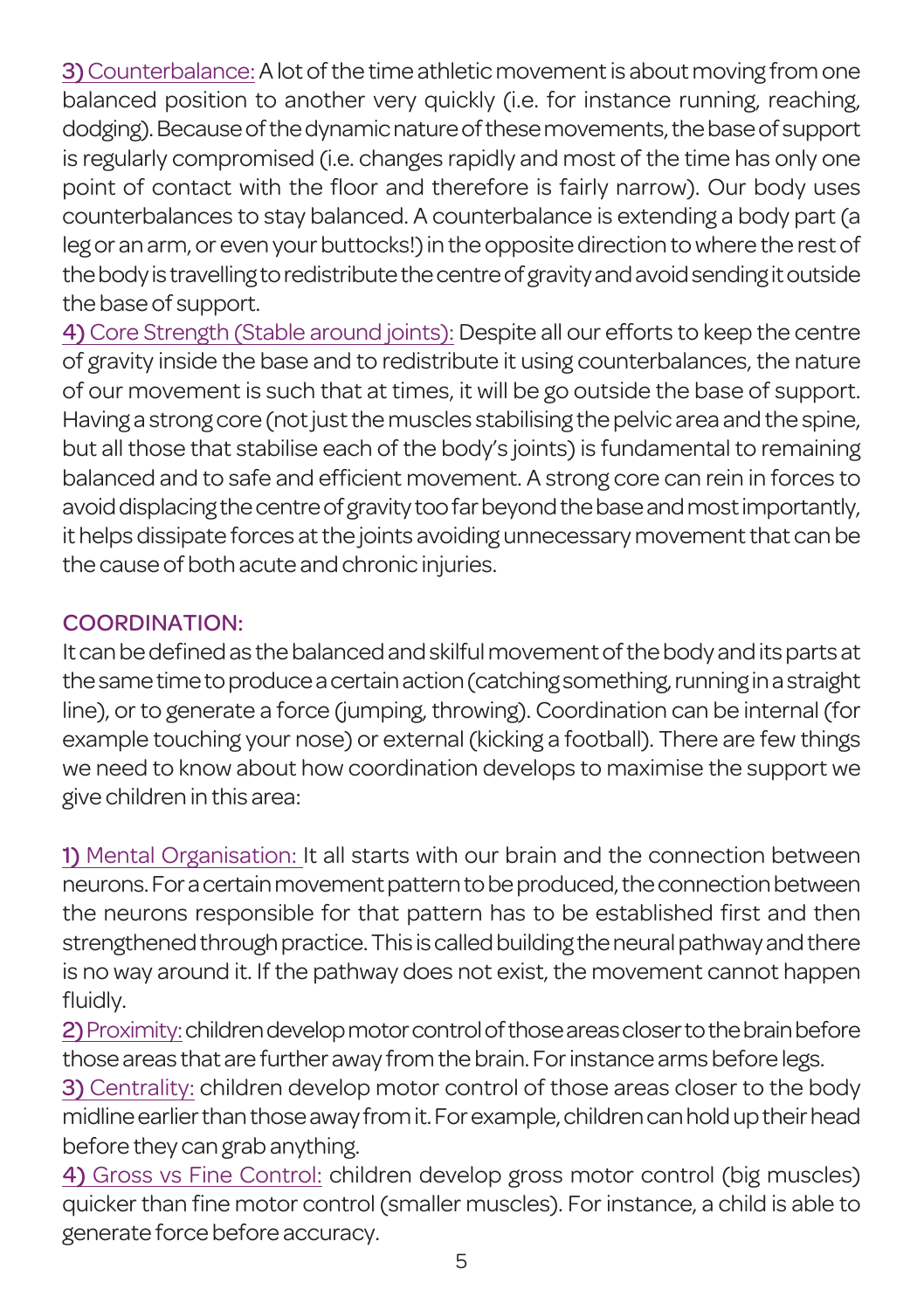5) Kinematic or Kinetic Chain: taking into account all of the above, the quality of movement is directly related to the quality of what is called the kinematic or kinetic chain,thechainofmovement.Thatis,how'insyncorintime'thevariousbodyparts involved in an action are. The final output is going to be the sum of all the various joints and muscles involved. If they are out of sync, the movement or the force generated will be sub-optimal.

### AGILITY&SPEED:

This is the control of the body and its parts in a dynamic environment. It is the ability to move quickly and efficiently whilst maintaining stability. To do this, children must be able to safely and efficiently do the following:

- Start and stop
- Change direction
- Change speed: from slow to quick and vice versa
- Change level: from high to low and vice versa.

Be the one that helps children to build the building blocks of their movement ability.



## **OVER TO YOU:**

You will find an activity bank on the following three pages. Following that identify the activities through which you provide opportunities to develop the BCAs in your sessions? Can you think of activities within your sport that focus on developing the BCAs of Movement?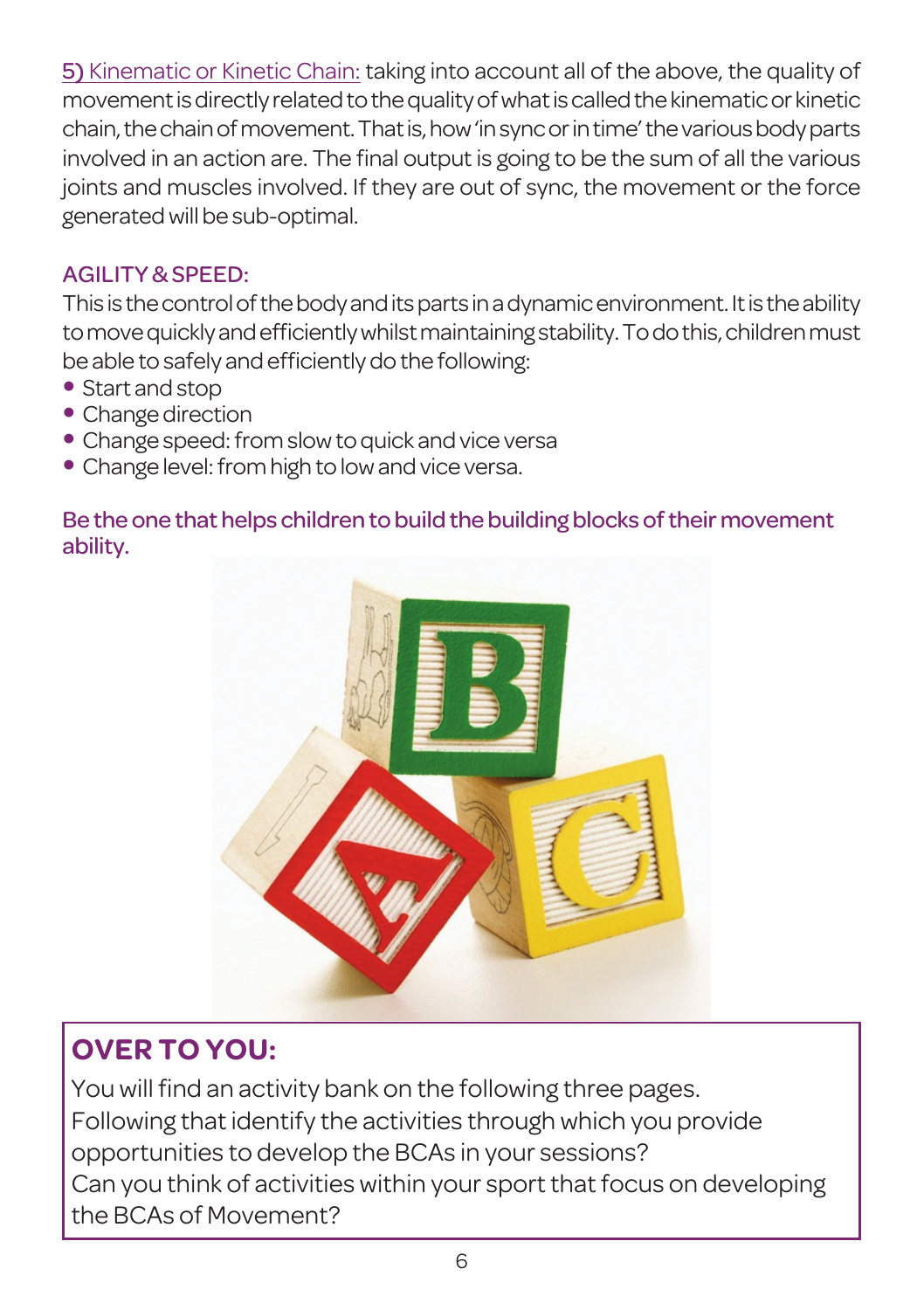### **BCASACTIVITYBANK**

#### 1.Compass (Balance)

In 2s, children make a small diamond with 4 different colour cones. One child stands in the middle of the diamond while the other calls North, South, etc. or colours. If we want to compromise balance more and work on counterbalances,havethechildstandonone leg. The child calling the actions can also call a sequence instead of just one. We can also include a ball and have them pass and catch after every action.

#### 2. Top Gear (Agility)

Children move around the playing area weavinginandoutofeachother.Weassigna movementtypetoeach'gear'sowhenwecall that gear they have to replicate that action. Some examples:

A.1=walking;2=jogging;3=jogbackwards;  $4 =$ quick;  $5 =$ sprint  $B.1$  = walk;  $2$  = one foot hop;  $3$  = bunny hop; 4 =sidestep;5=long strides

#### 3.Hi5-Low5(Agility)

Children jog around and high 5 each other. Then low 5 each other. Then alternately, you canaskthemtomoveindifferentwaysorget them to achieve a set number and run it like a competition.

#### 4. Mirrors (Balance and Coordination)

Childrenworkintwos.Oneistheleadandthe otherthemirror:

• The lead makes different shapes: pike, straddle, stork,etc.

• The lead moves in different ways (like follow the leader but stationary).

#### 5.WallThrow(Coordination)

Children have a tennis ball each or between two and bounce it off the wall in different ways trying to catch the rebound.

#### 6.Throw/KickandFetch (Coordination and Agility)

Individuallyorinpartners,childrenthrow/kick in different ways and fetch their own ball or their partners.

#### 7. Beat the goalie (Coordination)

In twos or threes, children make a goal with two cones and throw a set number of times trying to score goals.

#### 8.RunofDoom (CoordinationandAgility/Speed)

Childrenformtwoteams.Oneteammakesa channel and has a softball each. The other kids run through the channel trying not to get hit by the softballs.

#### 9. Rob the Bank

#### (Balance,Coordination&Agility/Speed)

Children split in 2-3-4 teams. Each team has a base (the bank). The aim is to run around stealing from the other teams' banks and bringing it back to your own bank. After the minute is up you count the number of items in each bank. Option of adding a police man who freezes people up onto a one point balance until a team mate goes under their arms.

#### 10.SharkAttack

#### (Balance,Coordination&Agility/Speed)

Make a large square with cones. All the children bar 1 or 2 jog/dribble a ball inside the square and are small fish. The other two kids arethesharksandtheyswim(jog)aroundthe square. When the coach says SHARK ATTACK!, the sharks go in and start eating (tagging) the fish. When a fish gets eaten they have to hold a compromised balanced position. It keeps going until there is no fish left. Have new sharks and start again.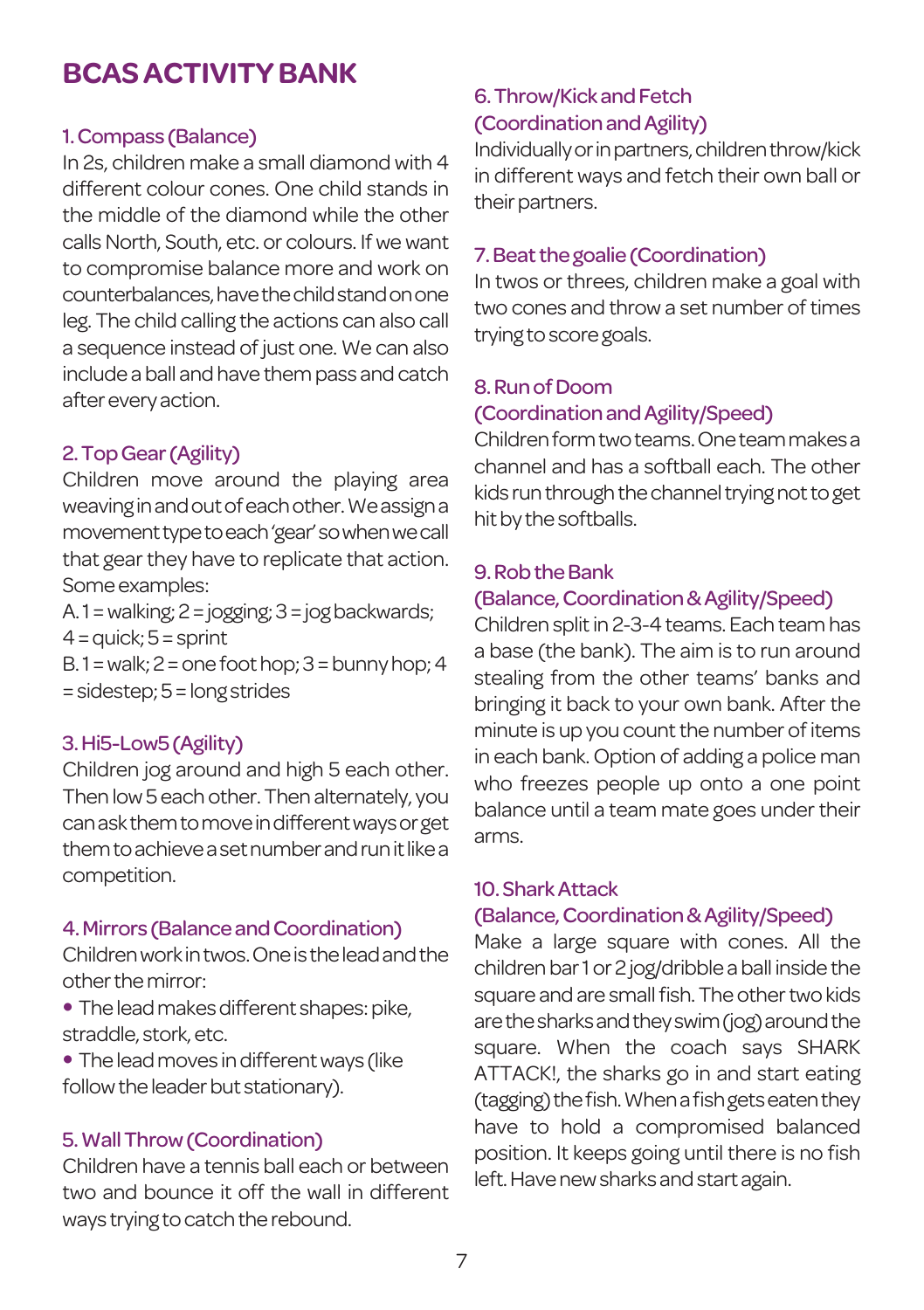#### 11. Zombie Night

#### (Balance,Coordination&Agility/Speed)

Similar to Shark Attack, but the two zombies start in the middle of the square lying down until the coach says IT'S NIGHT TIME!!!

#### 12. Simon Says (Balance & Coordination)

Coach (or a child) gives out instructions as in the Simon says game.

#### 13. Animal Balance

#### (DynamicBalanceandCoordination)

Coachshoutsthenameofananimalandthe children move around imitating that animal (lion, elephant, giraffe, rabbit, etc.).

#### 14. Balance Battles

#### (DynamicBalanceandCoordination)

In twos, children stand at either side of a line/cone and the coach's command:

- Push back to back to get over the line
- Pull each other over the line
- Push sideways (shoulder on) to get over theline
- Push forward with palm of hands

#### 15. Feed the Monkeys (Coordination)

Children make two teams and monkey cage with cones (a channel 10-20 feet wide). One teamisthemonkeys.Theotherteamhasone halfateithersideofthemonkeyenclosureor one forth on each of the 4 sides (depending on numbers). They try to get bananas (balls) from one side to the other of the monkey enclosure without the monkeys eating them. Coach can condition the throws (underarm, roll, overarm, bounce...).

#### 16. Pothole Dodge (Dynamic Balance & Agility)

Put lots of cones, hurdles, hoops on the floor. These are the potholes. Children have to jump over the potholes. You can choose a different way of jumping/landing over different potholes.

#### 17. Touch Boxing (Dynamic Balance and Coordination)

In twos, children play to touch each other's knees, shoulders, backs.

#### 18. Bench-Ball (Coordination and Agility/Speed)

Playing 3v3. In each team there is a target player and 3 field players. A goal is scored when the target player catches the ball. Normally the target player stands on a bench toavoiddefendersbeingabletohogthegoal.

#### 19.Lostandfound(Agility/Speed)

In pairs, they number themselves 1 and 2. When coach says 1, 1 chases two and vice versa.

#### 20. 2v2 wheel barrow goal/bear walk goal (Dynamic Balance, Coordination and Agility/Speed)

2 teams of 4. Play handball while doing the wheel/barrow or the bear walk.

#### 21. Dodge Ball and Spanish Dodge Ball (CoordinationandAgility/Speed)

InSpanishdodge-ball,oneteamisthemiddle and the other one is split in two halves at each end. The outside team is the only one throwing.

#### 22.TeamTag

#### (Coordination and Agility/Speed)

2 teams in a relatively small space. One team has a ball and is trying to tag the other team with it. The team with the ball can't run so they have to tag people through passing.

#### 23. Home Ball (Coordination and Agility)

Teamsof5.OnechildisITandtriestotagthe others. He can only tag children who are not holding the ball. The other kids have to make sure they pass the ball to the person being chased. It can also be played so IT tags can only tag the person carrying the ball making for quick decision making.

#### 24. The Circle of Life (Balance and Agility)

In groups of 4-5. One child is the Lion. The other3-4formacircleholdinghandsandone of them is the rabbit. The lion has to try to tag the rabbit running around the circle. The group spins around trying to keep the lion away from the rabbit.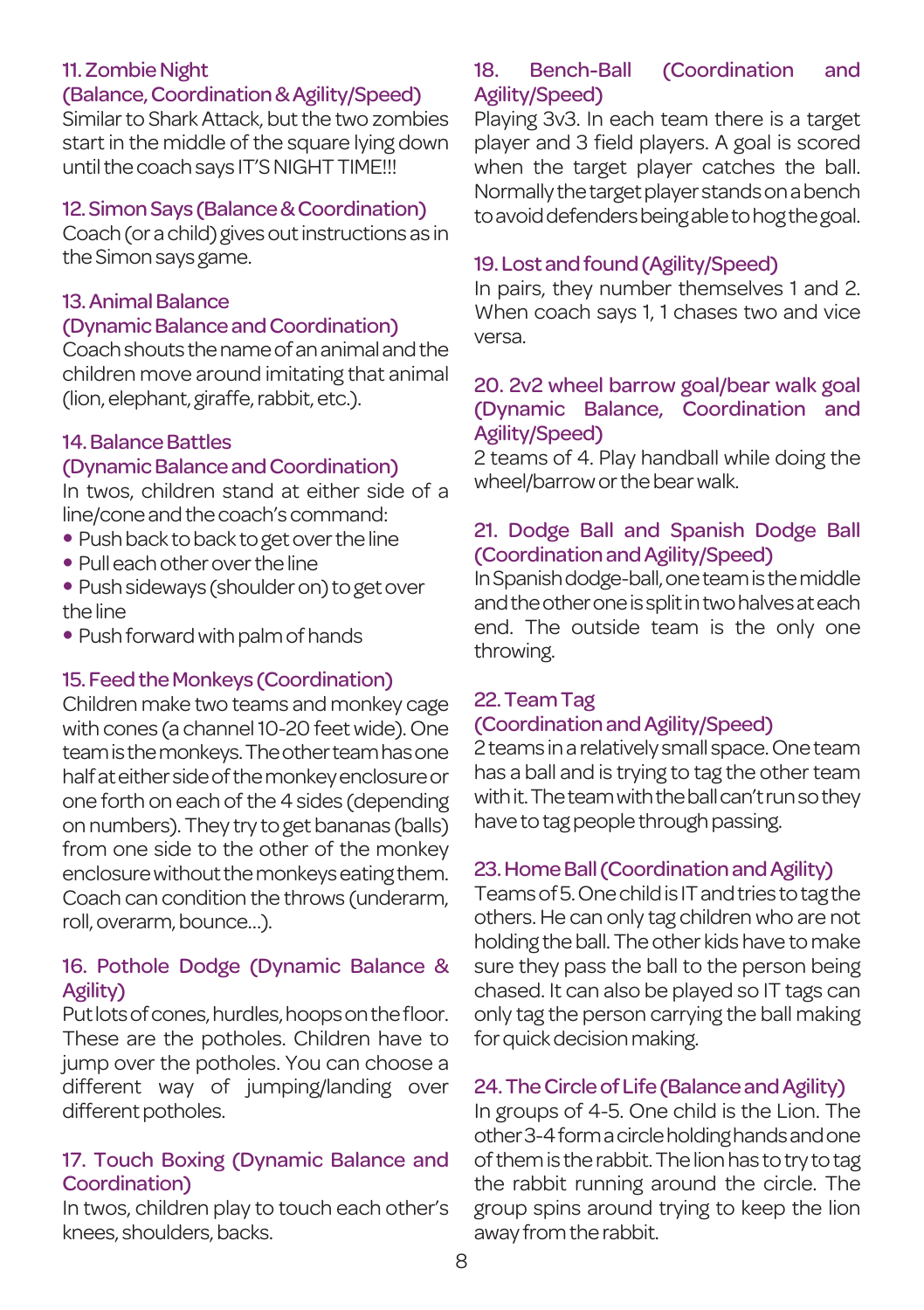## **LET'S GET REAL TASK – MY OWN ACTIVITY BANK**

The plan here is for you to develop your own bank of activities to support the development of the FoM. Try to start with 3 activities for each main theme. Please keep adding more activities as you go along.

|                 | <b>ACTIVITY NAME &amp; DESCRIPTION</b> | <b>KEY PRINCIPLES</b><br><b>WORKED ON?</b> |
|-----------------|----------------------------------------|--------------------------------------------|
| <b>Balance</b>  | Activity 1                             |                                            |
|                 | Activity 2                             |                                            |
|                 | Activity 3                             |                                            |
|                 |                                        |                                            |
| Coordination    | Activity 1                             |                                            |
|                 | Activity 2                             |                                            |
|                 | Activity 3                             |                                            |
|                 |                                        |                                            |
| Agility & Speed | Activity 1                             |                                            |
|                 | Activity 2                             |                                            |
|                 | Activity 3                             |                                            |
|                 |                                        |                                            |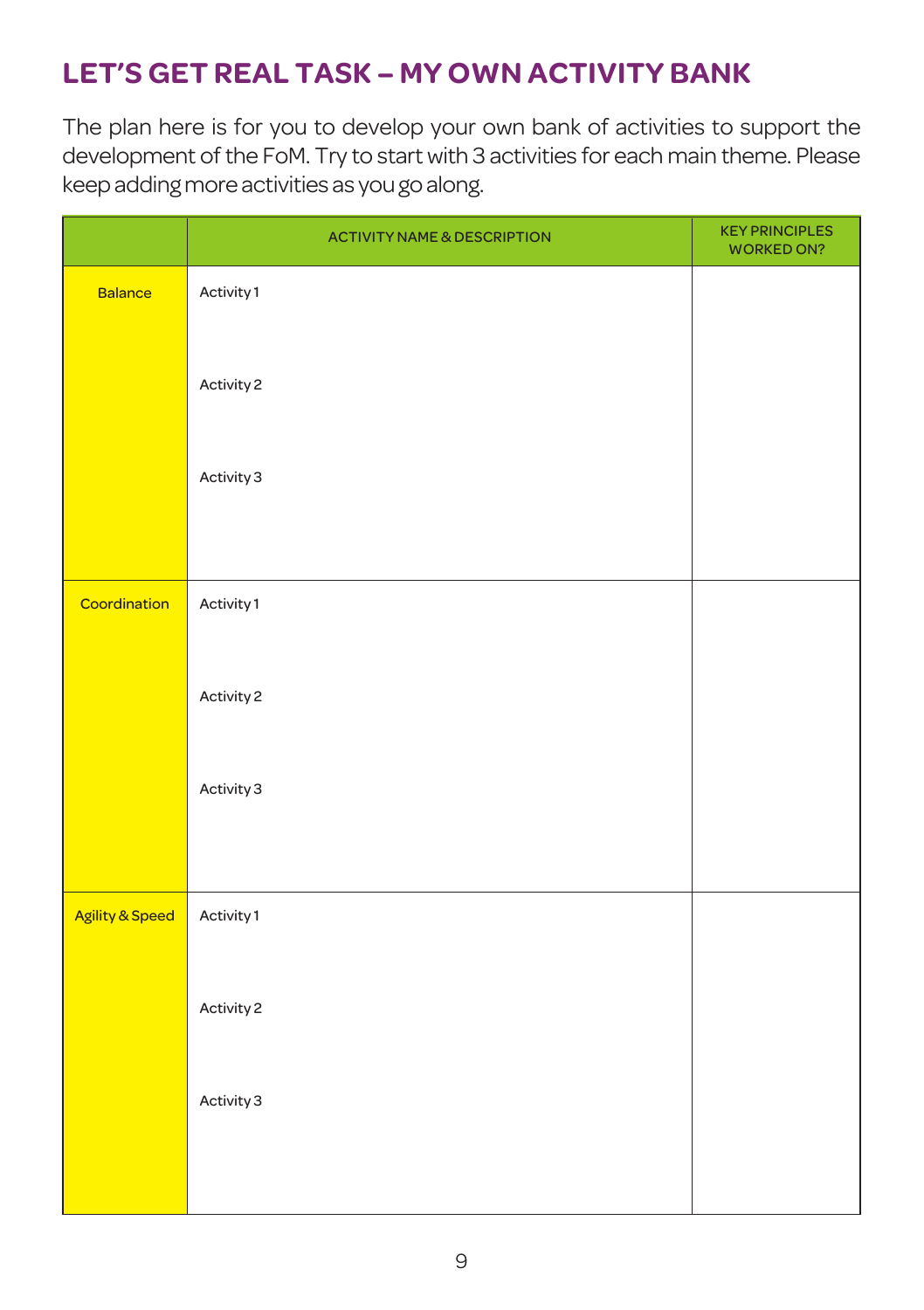## **FUNDAMENTAL MOVEMENT SKILLS**

When the FoM combine, they produce a number of FMS. One classification of this is Stability, Object Control and Locomotion Skills. (see examples of same below).

### STABILITY: High mainly on Balance

• Axial movements (bending, spinning, rolling, twisting, pivoting, reaching, swinging, etc.)

• Static Balances (maintain balance while the centre of gravity is stationary; stand on reduced area, tip toes, one foot, all fours, three point positions, etc.)

• Dynamic Balances (different types of walks which involve maintaining balance while the Centre of Gravity shifts)

### OBJECT CONTROL: High on Coordination and Balance

- Throwing/Passing (underarm/overarm/overhead/single-two handed)
- Catching (close/away from body; high/low/single-two handed)
- Kicking (stationary/moving object)
- Striking (with hand/head/implement; stationary/moving object)
- Dribbling (with hand/foot/implement)

### LOCOMOTION:High on Balance, Coordination and Agility & Speed

- Running (forward/backwards/sideways; sprint; start/stop; change of pace/direction; pushing off one foot)
- Dodging
- Jumping (for distance/height/off a height; one-two foot take-off/landing)
- Hopping (multi-directionally/both feet)
- Galloping/Skipping.

### **TIP**

Part of our job as children's coaches is to ensure that all the children we coach are exposed to as many of these types of movements as possible to provide them with as wide a 'vocabulary of movement' as feasible. As we have previously seen, the level of competence a child has with FoM and FMS is a very strong predictor of their enjoyment of sport and physical activity, their lifelong involvement and eventually their performance standard. It is important to remember at this point that throughout all of this, as coaches, we will also be aiming to develop the personal and social side of each child we coach encapsulated in the Cs Model as described in Workshop 1.

Given the importance of this movement foundation, it is paramount that we are able to spot deficiencies and that we can use a number of tools to support appropriate movement patterns.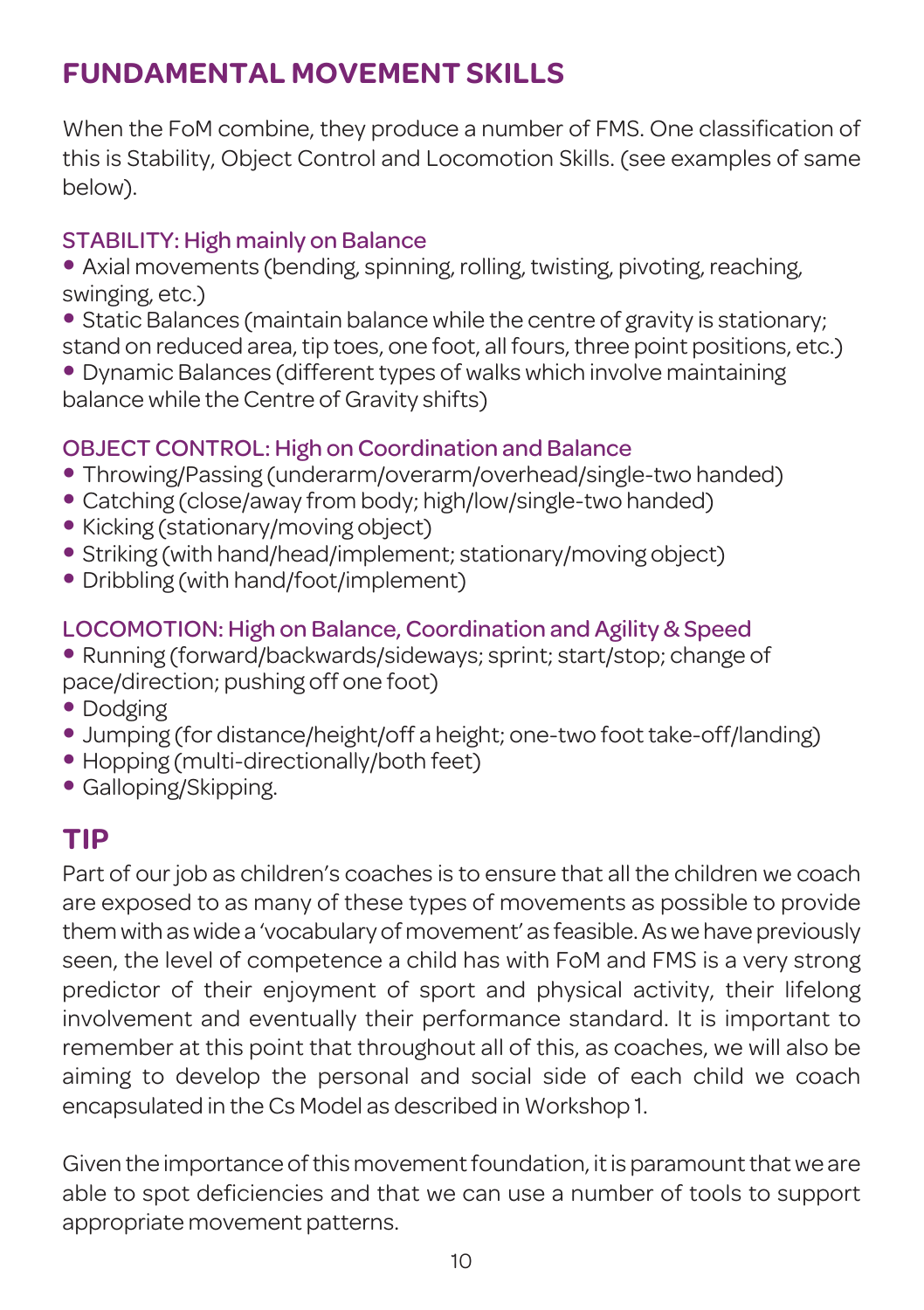### Observing, Analysing & Improving Children's Movement

The process below (Lara-Bercial, 2012) suggests a number of steps that we, as coaches, can followinordertomaximise the chancesof having apositive impact on the movement patterns of the children we coach:

1. Know: It is important that we have a clear picture in our mind of what it is that we want to develop, what it looks like in the real world and how we are going to go about developing it. Based on this knowledge, we can then prepare our sessions and activities accordingly. It is also helpful to be aware of some of the developmental stages (see SPECModel,workshop 2), milestones and common pitfalls most children will go through or struggle with at some point. Below there is a suggested list of areas to keep an eye on:

2. Watch: Once the children are engaged in an activity, it is important that we spend time watching and observing how they do before we try to give them further information or move on to something else.

3. Evaluate: Having watched them we can then assess their current level of performance against their previous efforts and the ideal (see point 1), know the main areas forimprovement and the interventionwe think may have the biggest impact.

4. Act: Strategies to support movement development: Once we have watched and evaluated, we can then decide on a course of action. In the main, we could:

- Do nothing: This is a form of action. By doing nothing, we assume that the issue will resolve itself. This may be the case in many occasions.
- Set up non-directive activities that will support the child to solve the issue independently.

• Paint a Picture: get children to concentrate on the overall action and/or outcome by describing graphically what they need to see/do rather than providing traditional technical instruction (i.e. load your arrow instead of bring your arm back in a throw; use the springs on your legs instead of bend your knees, etc.).

• Get them to try alternatively with both sides to aid transfer of movement from their dominant side to their non-dominant one. This is called 'mirroring'.

• Pinpoint a specific part of the skill you want them to focus on. One at a time. Pick the one you think will have the biggestimpact on outcome or the one that may trigger a 'domino effect' on other parts of the movement (for instance, when coaching children to throw, getting them to step back with the leg that is on the same side as their dominant hand will normally get them to extend their arm backwards and get the shoulder and knee rotation).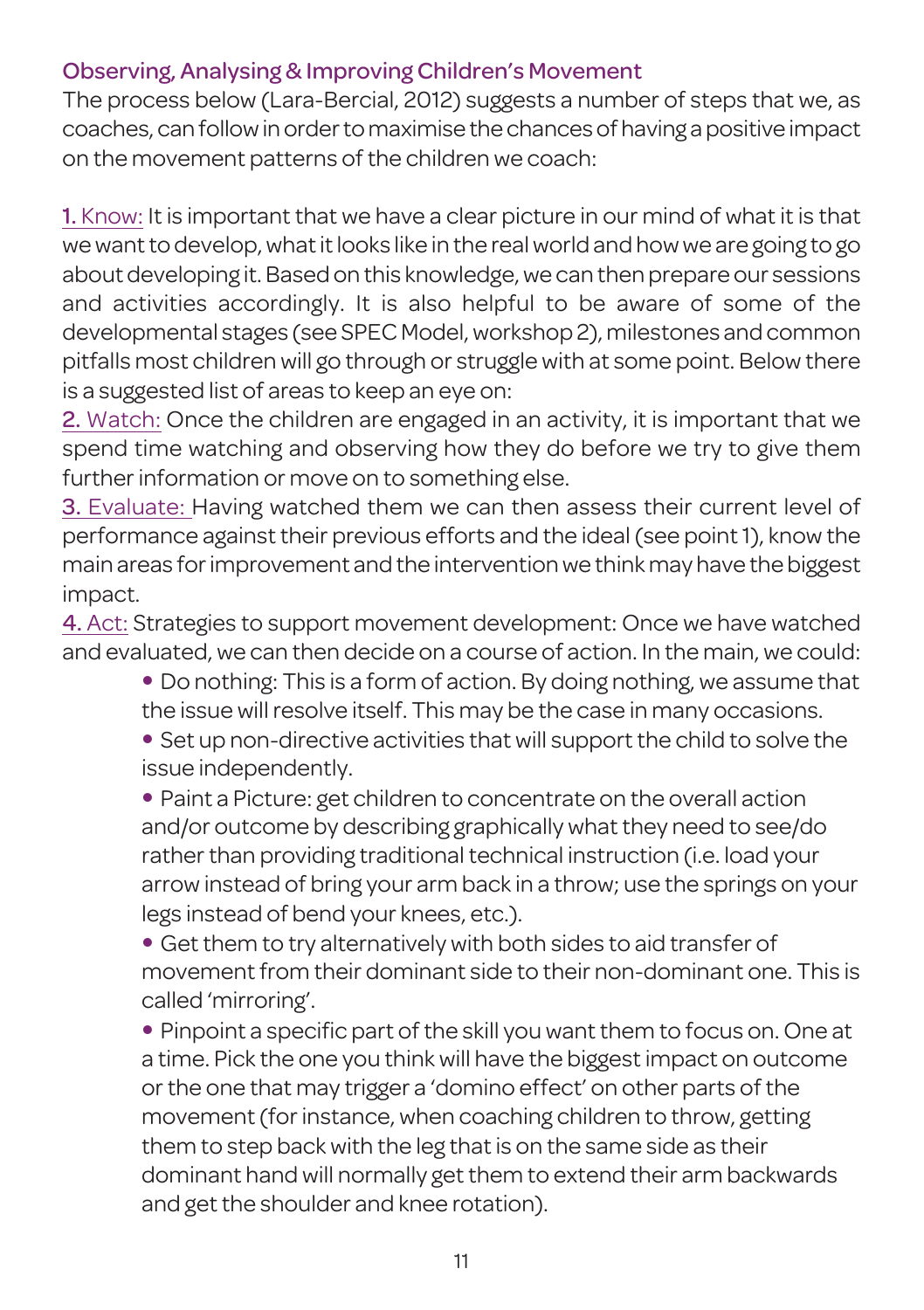• We could also break the skill down into individual components and work on them independently. We just need to be mindful that the more we work on things independently, the harder it will be to put them together again.

• Finally we could take 2 or 3 components of the skill and chain them; that is isolate them from the rest and work on sequencing them appropriately (i.e.triple extension on a jump).

5. Reflect: At this point we think about the results of our intervention and draw conclusions forthe next activity or future sessions.

6. Repeat: While coaching, we have a responsibility to run through this process constantly to ensure that we can support the children we coach.

## **TIP**

To help and guide you through some of these processes, we have developed Observation and Tracking Tools for you. These can be found in your first "Let's get Real Task" on page 13. Use these to make your processes more systematic.

## **LET'S GET REAL TASK 1 – FUNDAMENTALS OF MOVEMENT SKILLS OBSERVATION SHEET**

| Name:                     |                                                 | Venue: | Date: |
|---------------------------|-------------------------------------------------|--------|-------|
| FMS being assessed:       | Comments:                                       |        |       |
| <b>Starting Position</b>  |                                                 |        |       |
| Base of support           |                                                 |        |       |
| Centre of gravity         |                                                 |        |       |
| Counterbalances           |                                                 |        |       |
| Core Strength             |                                                 |        |       |
|                           | Kinematic Chain (position, movement and timing) |        |       |
| Feet/Ankle                |                                                 |        |       |
| <b>Hips</b>               |                                                 |        |       |
| Trunk                     |                                                 |        |       |
| Head                      |                                                 |        |       |
| Shoulders                 |                                                 |        |       |
| Elbows                    |                                                 |        |       |
| Hands/Wrists              |                                                 |        |       |
| <b>Finishing Position</b> |                                                 |        |       |
| Base of support           |                                                 |        |       |
| Centre of gravity         |                                                 |        |       |
| Counterbalances           |                                                 |        |       |
| Core Strength             |                                                 |        |       |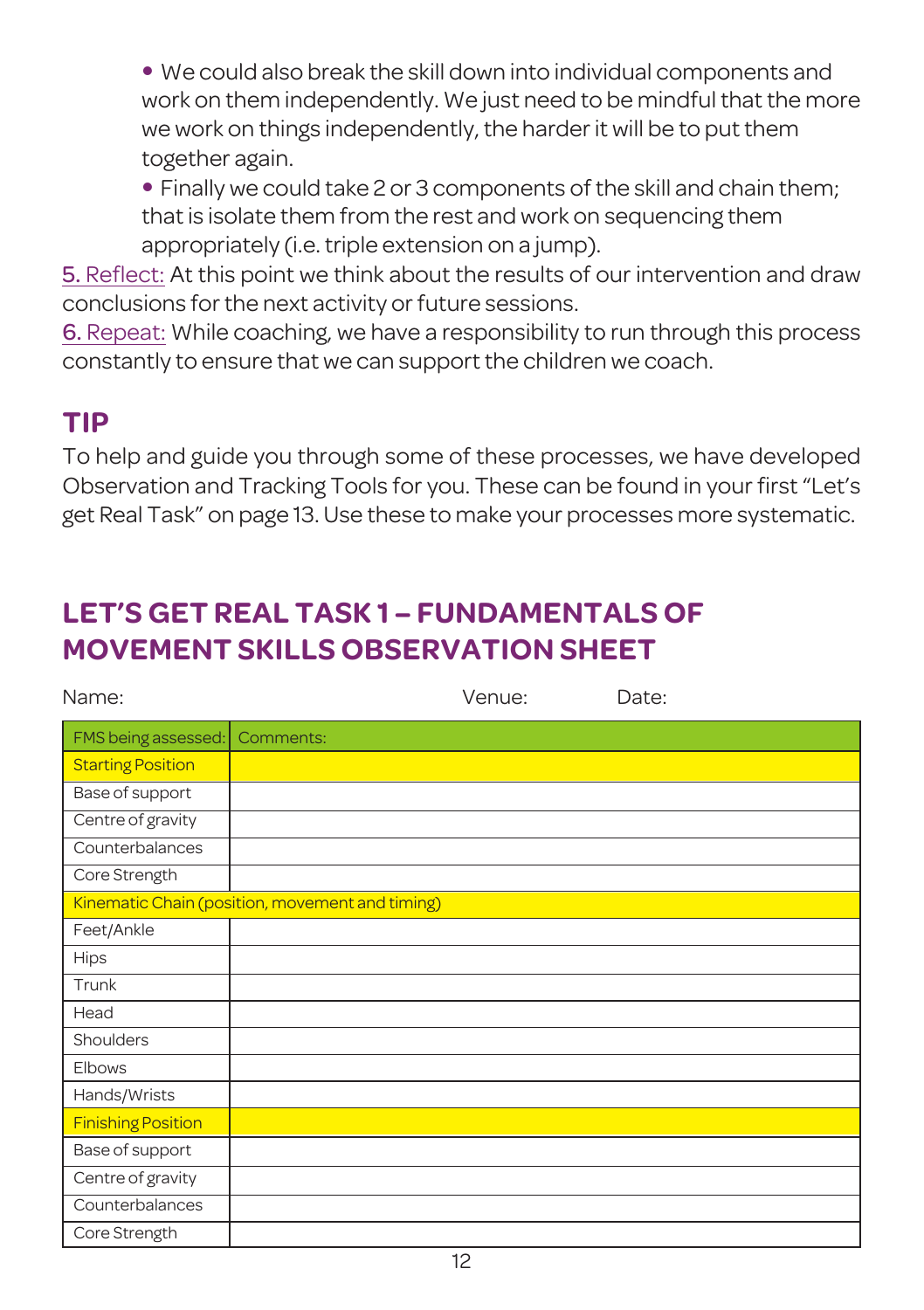## **LET'S GET REAL TASK 2 – FUNDAMENTALS OF MOVEMENT OBSERVATION & TRACKING TOOL**

FUNdamentals of Movement Competence Analysis. You can use this observation and tracking tool for a particular movement you are trying to assess (i.e. a throw) or to assess overall movement competence.

| Child's Name:                      | Practical Movement: |               |
|------------------------------------|---------------------|---------------|
| Date of Birth:                     |                     |               |
| <b>Balance</b>                     | Observation 1       | Observation 2 |
| Centre of Gravity                  |                     |               |
| - Height                           |                     |               |
| - Relation to base                 |                     |               |
| Base of Support                    |                     |               |
| - Width                            |                     |               |
| - Direction                        |                     |               |
| - Relation to CoG                  |                     |               |
| Core Strength                      |                     |               |
| - Core stability                   |                     |               |
| - Joint stability (wobble?)        |                     |               |
| Counterbalances                    |                     |               |
| - Yes/No                           |                     |               |
| - Amplitude (are they big enough?) |                     |               |
| - Timing (early/late)              |                     |               |
| Coordination                       |                     |               |
| Motor Control                      |                     |               |
| - Control of big muscle groups     |                     |               |
| - Control of small muscle groups   |                     |               |
| Kinematic Chain                    |                     |               |
| - Complete or anything missing?    |                     |               |
| - Timing/Sync?                     |                     |               |
| Agility & Speed                    |                     |               |
| Start & Stop                       |                     |               |
| - On balance: base/arms/CoG        |                     |               |
| - Quickly                          |                     |               |
| Change of Direction                |                     |               |
| - Appropriate footwork/base        |                     |               |
| - Body level                       |                     |               |
| - Smooth & Quick                   |                     |               |
| Change of Plane and Level          |                     |               |
| - Appropriate footwork/base        |                     |               |
| - Smooth & Quick                   |                     |               |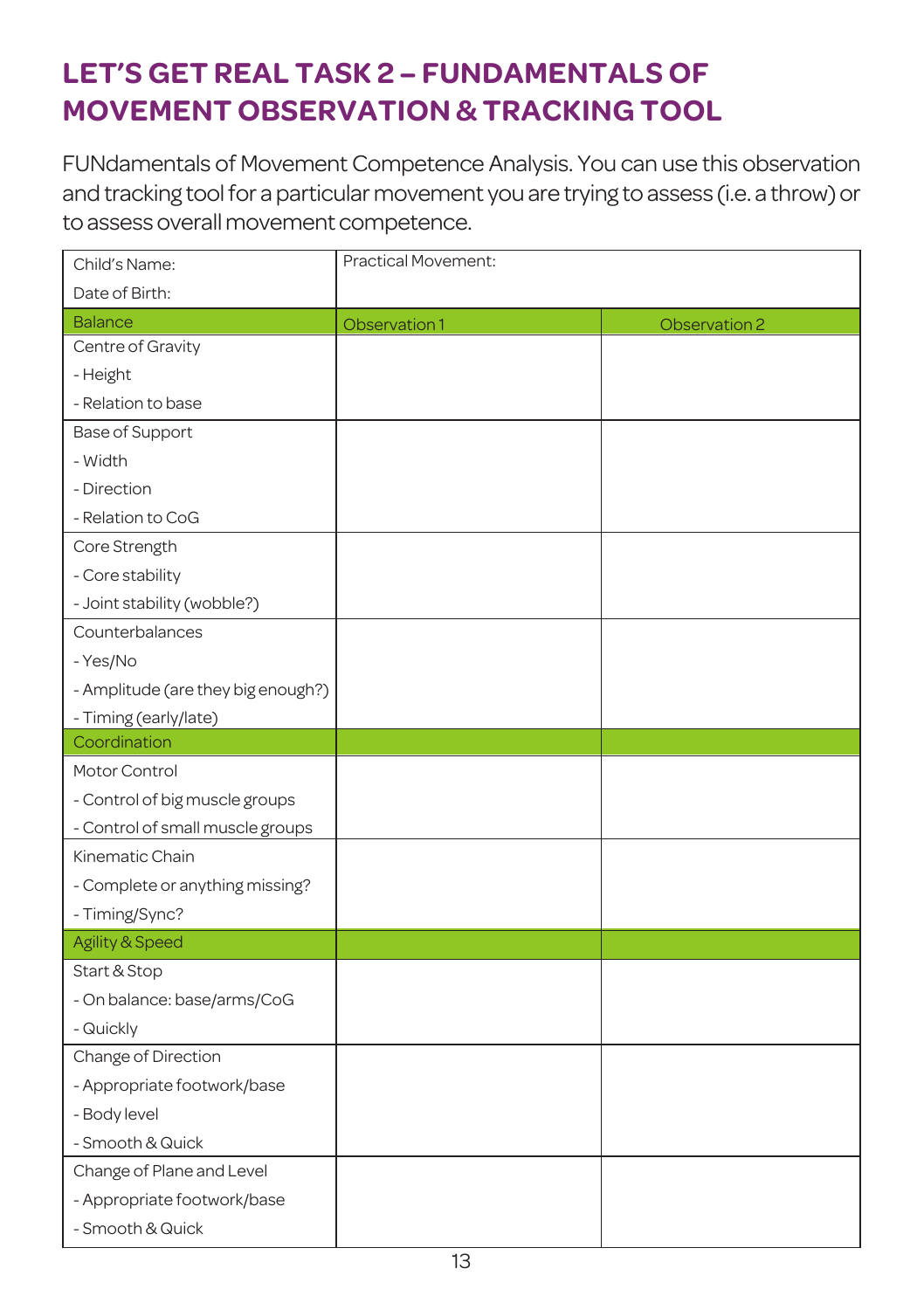## **LET'S GET REAL TASK 3 – FUNDAMENTALS OF MOVEMENT REFLECTION ON AN ACTION**

Reflect on the activities you currently use for the development of BCAs. Are there additional activities you could do?

| <b>Balance</b>                     | How well do I cater for these<br>areas? (give examples) | What additional activities could I<br>do? |
|------------------------------------|---------------------------------------------------------|-------------------------------------------|
| Centre of Gravity                  |                                                         |                                           |
| - Height                           |                                                         |                                           |
| - Relation to base                 |                                                         |                                           |
| Base of Support                    |                                                         |                                           |
| - Width                            |                                                         |                                           |
| - Direction                        |                                                         |                                           |
| - Relation to CoG                  |                                                         |                                           |
| Core Strength                      |                                                         |                                           |
| - Core stability                   |                                                         |                                           |
| - Joint stability (wobble?)        |                                                         |                                           |
| Counterbalances                    |                                                         |                                           |
| - Yes/No                           |                                                         |                                           |
| - Amplitude (are they big enough?) |                                                         |                                           |
| - Timing (early/late)              |                                                         |                                           |
| Coordination                       |                                                         |                                           |
| Motor Control                      |                                                         |                                           |
| - Control of big muscle groups     |                                                         |                                           |
| - Control of small muscle groups   |                                                         |                                           |
| Kinematic Chain                    |                                                         |                                           |
| - Complete or anything missing?    |                                                         |                                           |
| - Timing/Sync?                     |                                                         |                                           |
| Agility & Speed                    |                                                         |                                           |
| Start & Stop                       |                                                         |                                           |
| - On balance: base/arms/CoG        |                                                         |                                           |
| - Quickly                          |                                                         |                                           |
| Change of Direction                |                                                         |                                           |
| - Appropriate footwork/base        |                                                         |                                           |
| - Body level                       |                                                         |                                           |
| - Smooth & Quick                   |                                                         |                                           |
| Change of Plane and Level          |                                                         |                                           |
| - Appropriate footwork/base        |                                                         |                                           |
| - Smooth & Quick                   |                                                         |                                           |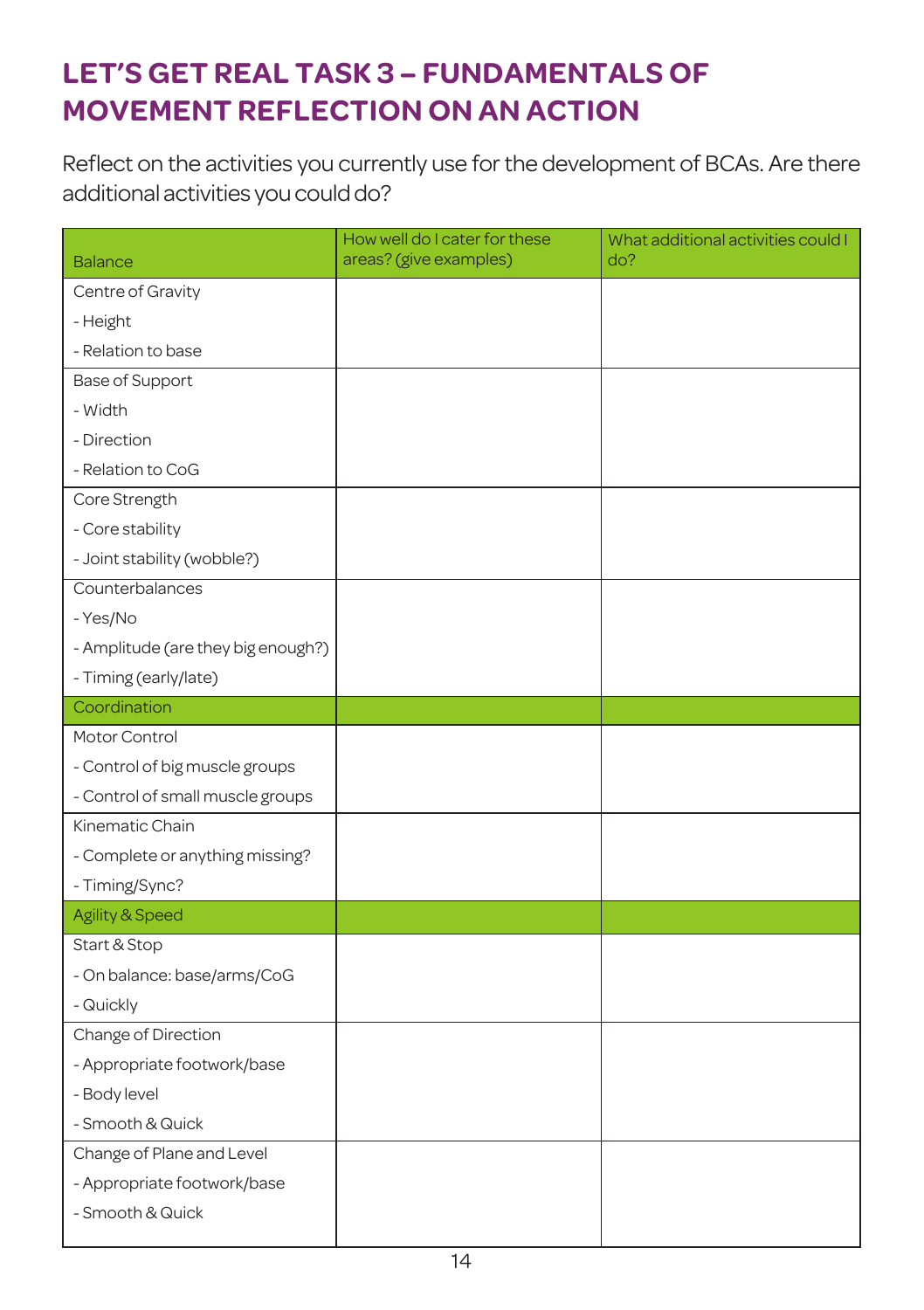## **MY CHILD-PROOF FOM, FMS AND OBSERVATION & ANALYSIS CHECKLIST**

| Theme / Item                                                                          | $\mathbf{\large \oplus}$ | <u>ි</u> | I will start | I will continue | I will stop |
|---------------------------------------------------------------------------------------|--------------------------|----------|--------------|-----------------|-------------|
|                                                                                       |                          |          |              |                 |             |
| In my coaching I provide<br>opportunities to develop the<br>FoM                       |                          |          |              |                 |             |
| In my coaching I regularly<br>observe and evaluate<br>children's movement skills      |                          |          |              |                 |             |
| In my coaching I plan and<br>deliver specific interventions<br>to improve FoM and FMs |                          |          |              |                 |             |